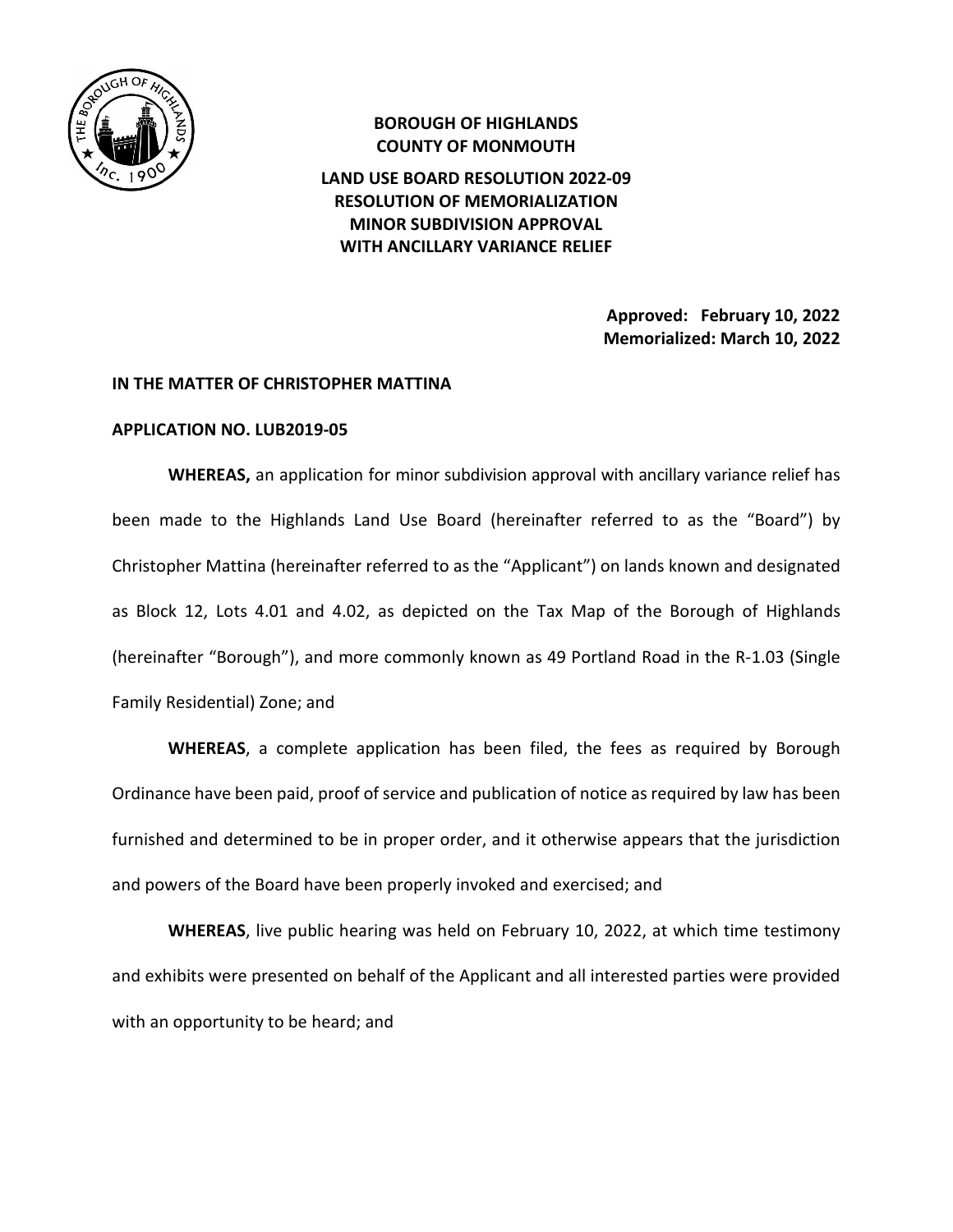**NOW, THEREFORE,** does the Highlands Land Use Board make the following findings of fact and conclusions of law with regard to this application:

1. The subject Property includes two (2) lots which contain a total of 37,908 sf. Lot 4.01 contains 13, 439 sf and is improved with a two-story single-family dwelling. Lot 4.02 contains 24,469 sf and is vacant. Both lots are located within the R 1.03 Single-Family Residential Zone with frontage along Portland Road. The subject Property previously received minor subdivision approval in 1995, however, the Zone requirements were subsequently amended.

2. The Applicant is now seeking a new minor subdivision approval along with ancillary bulk variance relief to modify the existing lot lines. Proposed Lot 4.01 will contain 10,058 sf with frontage along Portland Road Proposed Lot 4.02 will contain 27,850 sf and will not have frontage along an improved road. The Applicant is not proposing any construction on Proposed Lot 4.01. The Applicant proposes a new 2 ½ story single family dwelling on Proposed Lot 4.02.

3. Counsel for the Applicant, Thomas J. Hirsch, Esq. stated that the Applicant was seeking minor subdivision approval with ancillary bulk variance relief. He described existing Lot 4.02 as a flag lot and existing Lot 4.01 as a standard shaped lot. Mr. Hirsch further explained that a minor subdivision had previously been granted but that amendments to the zoning ordinance required a new approval.

4. The Applicant testified that he had purchased the lots in 2020 but that the title search had not clearly reflected the applicable steep slope ordinance requirements which he asserted necessitated the instant application.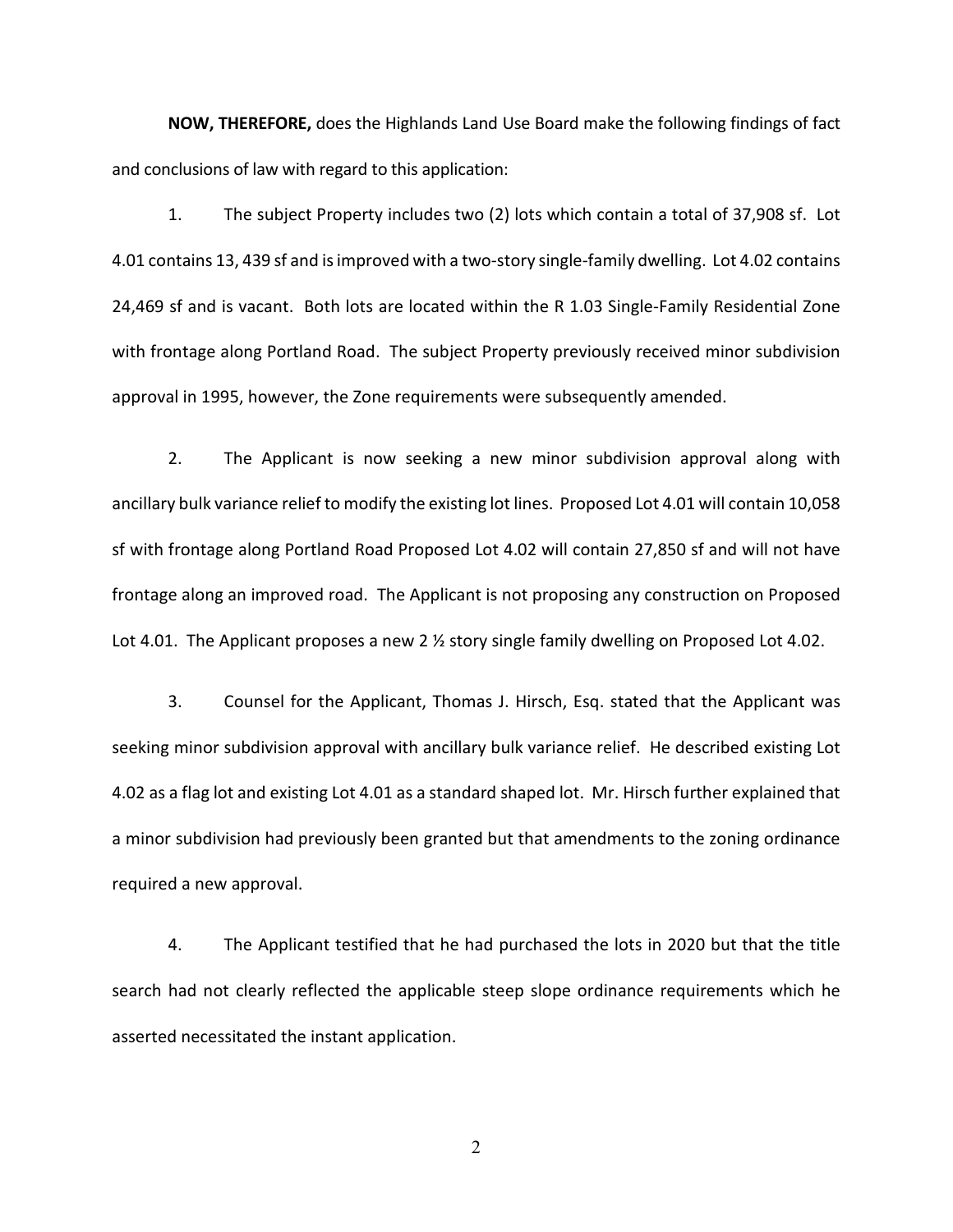5. The Applicant's Engineer, Keith Cahill, P.E. testified that existing Lot 4.01 is improved with a single-family residence and existing Lot 4.02 is currently vacant. He explained that while the Applicant was seeking a minor subdivision approval, the characteristics of the application were really that of a lot line adjustment. Mr. Cahill stated that the proposed plan attempted to accommodate the steep slope ordinance. He identified the following required relief:

### **a) Proposed Lot 4.01:**

- 1) Minimum lot area where 14,000 sf is required and 10,058 sf. Is proposed.
- 2) Minimum lot depth where 200 ft. is required and 56.6 ft. is proposed.
- 3) Minimum front yard setback where 35' is required and 0.5 ft. is proposed.
- 4) Minimum rear yard setback where 25 ft. is required and 24.3 ft. is proposed.
- 5) Disturbance distance (top/toe) where 15 ft./10 ft. is required>25 ft./ 0 ft. are proposed.

### **b) Proposed Lot 4.02:**

- 1) Minimum lot depth where 200 ft. is required and186.29 ft. is proposed.
- 2) Minimum front yard setback where 35' is required and 21.33 ft. is proposed.
- 3) Disturbance distance (top/toe) where 15 ft./10 ft. is required>25 ft./ >10 ft. are proposed.
- 6. Mr. Cahill further testified that the following relief was also required to permit a

lot not fronting on an improved public street:

- a) **Section 21-77.A** of the Ordinance requires every principal building be built upon a lot with frontage on a public street, and that the principal building shall have pedestrian and vehicular access for driveway and parking purposes from that improved street. The Applicant is proposing to subdivide the property and create a land-locked Proposed Lot 4.02.
- a) **Section 21-84.B** of the Ordinance indicates that where slopes exceed 35% there shall be no disturbance of the steep slope areas, whereas the Applicant is proposing a curb cut and driveway within steep slopes exceeding 35% on Proposed Lot 4.01.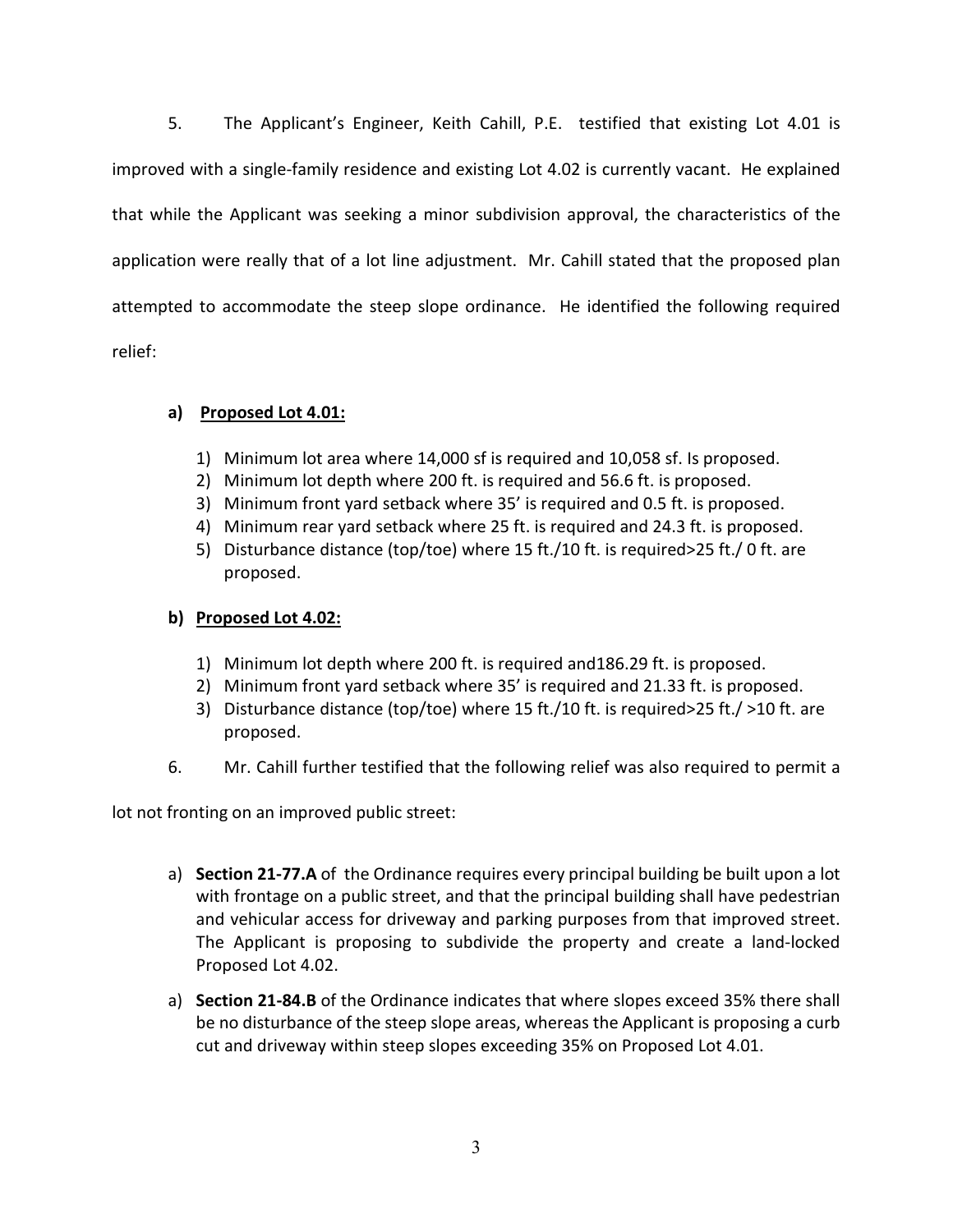7. Mr. Cahill then explained that design waiver relief was also required from Section 21-65.4 of the Borough Code to permit the existing non-curbed frontage to remain.

8. Mr. Cahill further asserted that the proposed lots shared characteristics with others in the area. In response to Board questions, he also testified that all required access easements would be provided as a condition of approval. He additionally stated that a fire hydrant would be located at the frontage of the subject Property in order to accommodate emergency vehicles. Mr. Cahill then explained that the common driveway would be governed by a maintenance agreement which would be approved by the Board's professionals.

9. The hearing was then opened to the public at which time Mr. Cahill confirmed that the lower level of the proposed new home would have an entry point with a garage and an observation deck. Mr. Cahill further confirmed that all stormwater management requirements would be satisfied. In response to further questions, he also testified that the vacant lot could not be developed in the absence of relief from ordinance requirements.

10. There were no other members of the public expressing an interest in this application.

 **WHEREAS,** the Highlands Land Use Board, having reviewed the proposed application and having considered the impact of the proposed application on the Borough and its residents to determine whether it is in furtherance of the Municipal Land Use Law; and having considered whether the proposal is conducive to the orderly development of the site and the general area in which it is located pursuant to the land use and zoning ordinances of the Borough of Highlands; and upon the imposition of specific conditions to be fulfilled, hereby determines that the Applicant's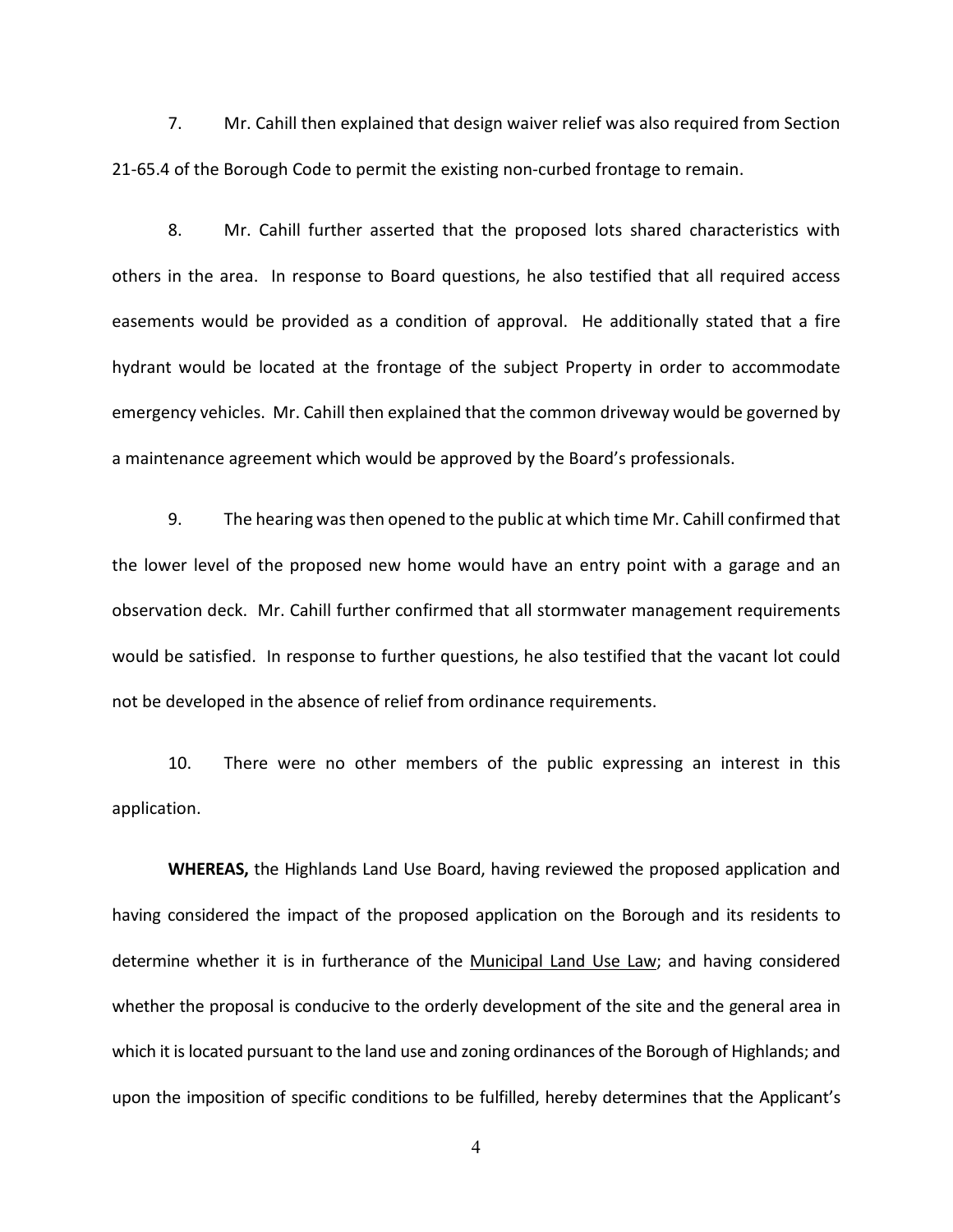request for minor subdivision approval pursuant to N.J.S.A. 40:55D-47 along with ancillary variance relief pursuant to N.J.S.A. 40:55D-70c with design waiver relief pursuant to N.J.S.A. 40:55D-51 and a planning variance pursuant to N.J.S.A. 40:55D-35 and 36 should be granted in this instance.

The Board finds that the Applicant has proposed a minor subdivision which requires bulk variance relief. The Municipal Land Use Law, at N.J.S.A. 40:55D-70c provides Boards with the power to grant variances from strict bulk and other non-use related issues when the applicant satisfies certain specific proofs which are enunciated in the Statute. Specifically, the applicant may be entitled to relief if the specific parcel is limited by exceptional narrowness, shallowness or shape. An applicant may show that exceptional topographic conditions or physical features exist which uniquely affect a specific piece of property. Further, the applicant may also supply evidence that exceptional or extraordinary circumstances exist which uniquely affect a specific piece of property or any structure lawfully existing thereon and the strict application of any regulation contained in the Zoning Ordinance would result in a peculiar and exceptional practical difficulty or exceptional and undue hardship upon the developer of that property. Additionally, under the c(2) criteria, the applicant has the option of showing that in a particular instance relating to a specific piece of property, the purpose of the act would be advanced by allowing a deviation from the Zoning Ordinance requirements and the benefits of any deviation will substantially outweigh any detriment. In those instances, a variance may be granted to allow departure from regulations adopted, pursuant to the Zoning Ordinance.

Those categories specifically enumerated above constitute the affirmative proofs necessary in order to obtain "bulk" or (c) variance relief. Finally, an applicant must also show that the proposed variance relief sought will not have a substantial detriment to the public good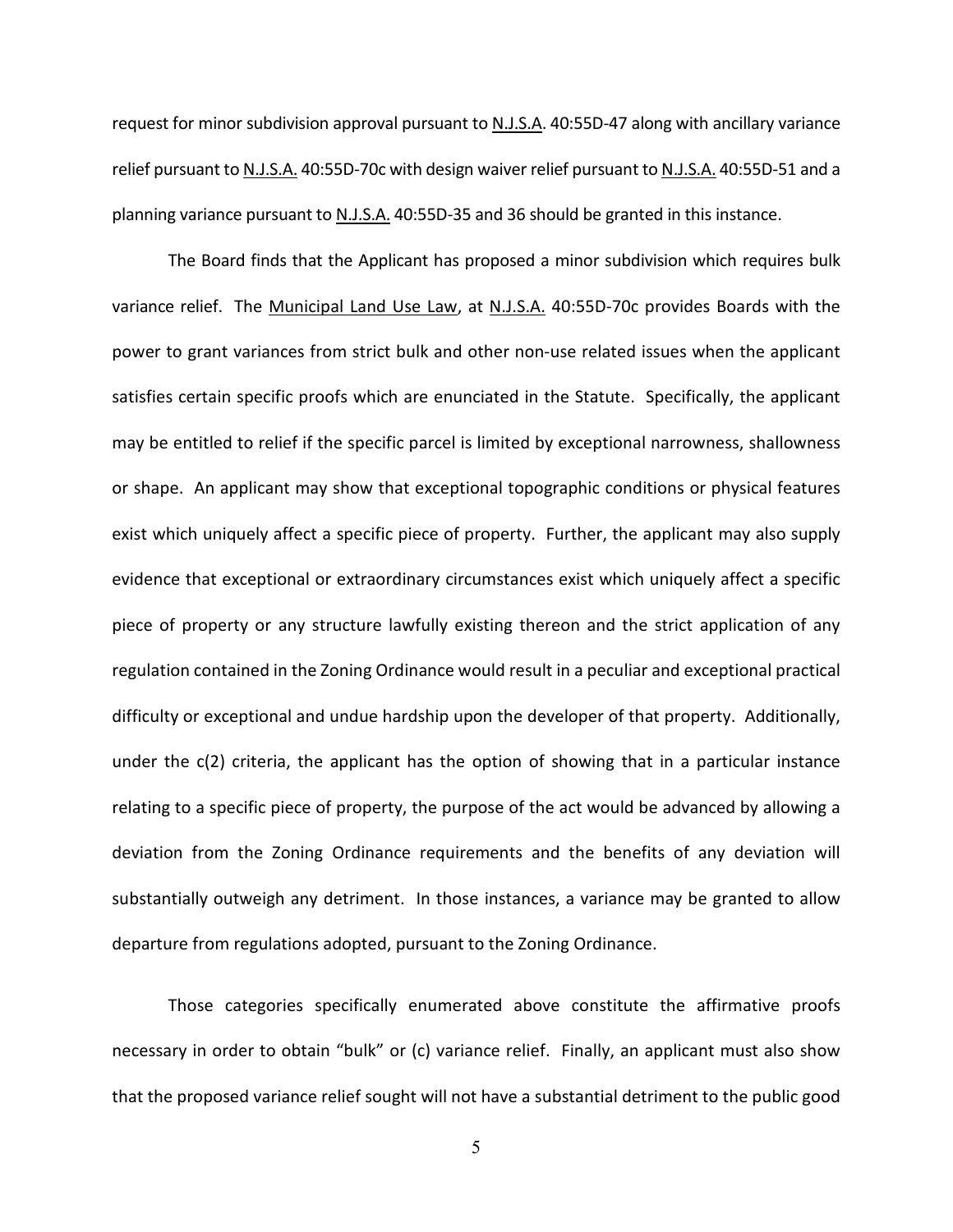and, further, will not substantially impair the intent and purpose of the zone plan and Zoning Ordinance. It is only in those instances when the applicant has satisfied both these tests, that a Board, acting pursuant to the Statute and case law, can grant relief. The burden of proof is upon the applicant to establish these criteria.

The Board finds that the Applicant has satisfied the positive criteria. The Board first addresses the positive criteria pursuant to the hardship standard. The Board finds that the vacant lot cannot be developed in the absence of variance relief. The inability to develop the lot with a permitted use constitutes a hardship. The Board is further aware that denial of variance relief would result in an undevelopable lot which is a taking which would require the Borough to purchase the property pursuant to the requirements of both the New Jersey and United States Constitutions. The Board therefore finds that the Applicant has satisfied the positive criteria pursuant to N.J.S.A. 40:55D-70c(1).

The Board also finds that the positive criteria has been satisfied pursuant to the "flexible" statutory standard. The Board finds that the proposed subdivision promotes appropriate population densities identified in the Borough Code and also replaces a vacant lot with an attractive permitted single-family home which promotes a desirable visual environment. These attributes both promote the goals of planning identified at N.J.S.A. 40:55D-2 and benefit the entire community. The Applicant has therefore satisfied the positive criteria pursuant to N.J.S.A. 40:55D-70c(2).

The Board further finds that the Applicant has also satisfied the negative criteria. The grant of variance relief will not result in additional population density, increased traffic beyond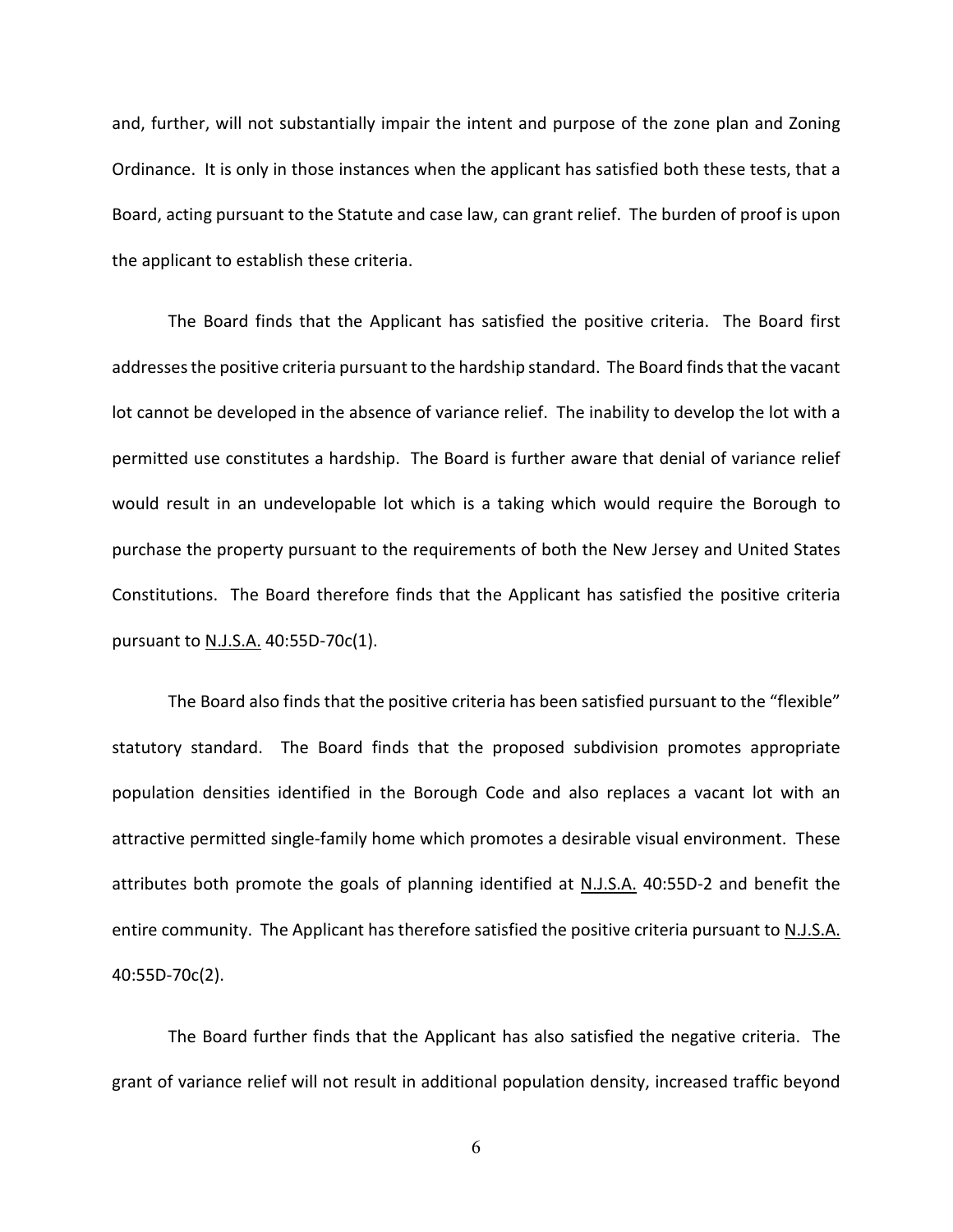what is contemplated by the Ordinance, increased noise or noxious odors. The Board therefore finds that the grant of variance relief will not result in substantial detriment to the public welfare or substantially impair the zone plan or zoning ordinance. The negative criteria has therefore been satisfied.

The Board concludes that the positive criteria substantially outweighs the negative criteria and that variance relief may be granted pursuant to N.J.S.A. 40:55D-70c(1) and (2).

The Board also addresses the need for a planning variance pursuant to N.J.S.A. 40:55D-35 and 36. The Board finds that the land locked lot will have access to a public street through an easement which will be governed by a maintenance agreement to be approved by the Board's professionals. A fire hydrant will also be located at the site frontage in order to assist emergency vehicles. The Board therefore finds that adequate access for both homeowners as well as emergency vehicles exists and relief may therefore be granted.

The Board also finds that the existing design which does not include curbing is adequate and is also in conformance with the prevailing neighborhood scheme. The Board therefore determines that requiring strict compliance with the requirements of the Ordinance would create practicable difficulty in developing the subject Property with a permitted use. Design waiver relief pursuant to N.J.S.A. 40:55D-51 is therefore appropriate.

With the exception of the above relief, the Applicant complies with all other zoning, subdivision and design criteria ordinance requirements. Minor subdivision approval pursuant to N.J.S.A. 40:55D-47 is therefore appropriate. The Board notes that Plot Plan approval is required for development of the new proposed home.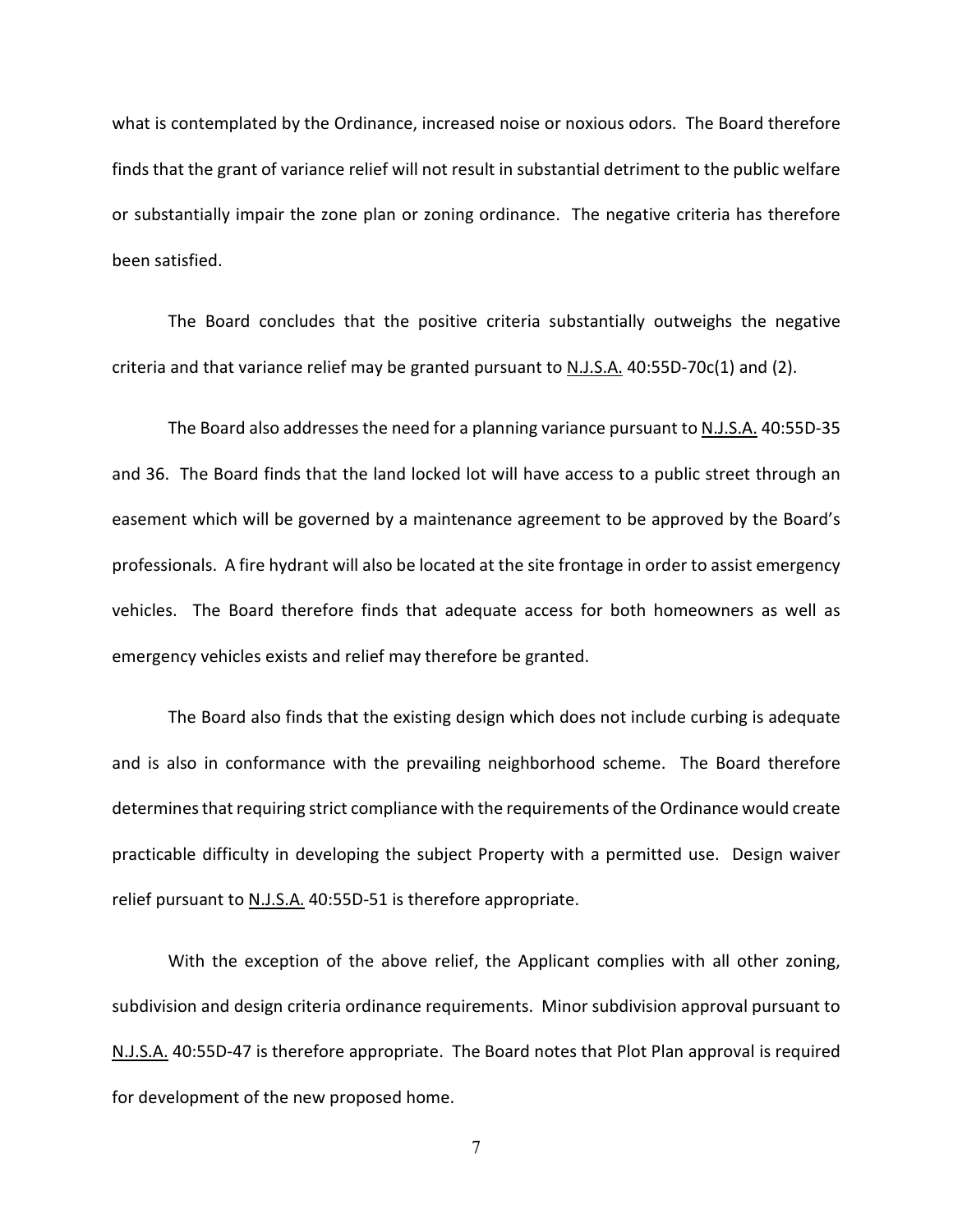**NOW, THEREFORE, BE IT RESOLVED** by the Land Use Board of the Borough of Highlands on

this 10th day of March 2022, that the action of the Land Use Board taken on February 10, 2022 granting Application No. LUB2019-05, for minor subdivision approval pursuant to N.J.S.A. 40:55D-47 along with ancillary bulk variance relief pursuant to N.J.S.A. 40:55D-70c(1) and c(2), design waiver relief pursuant to N.J.S.A. 40:55D-51 along with planning variance relief pursuant to N.J.S.A. 40:55D-

35 and 36 as follows:

The application is granted subject to the following conditions:

- 1. All site improvement shall take place in the strict compliance with the testimony and with the plans and drawings which have been submitted to the Board with this application, or to be revised.
- 2. Except where specifically modified by the terms of this Resolution, the Applicant shall comply with all recommendations contained in the reports of the Board professionals.
- 3. The Subdivision Plat or Deed recorded memorializing this subdivision shall specifically refer to this Resolution and shall be subject to the review and approval of the Board Engineer and Board Attorney. The Applicant shall record the Subdivision Plat or Deed within 190 days of the memorializing Resolution being adopted. Failure to do so shall render this approval null and void.
- 4. The Applicant shall submit an access easement subject to the review and approval of the Board Engineer and Board Attorney.
- 5. The Applicant shall submit a Maintenance Agreement for the common driveway subject to the review and approval of the Board Engineer and Board Attorney.
- 6. A fire hydrant shall be located at the frontage of the subject Property subject to the review and approval of the Board Engineer and appropriate Borough Fire Official.
- 7. The Applicant shall obtain plot plan approval for the construction of the new single-family home. This includes compliance with all relevant stormwater management requirements.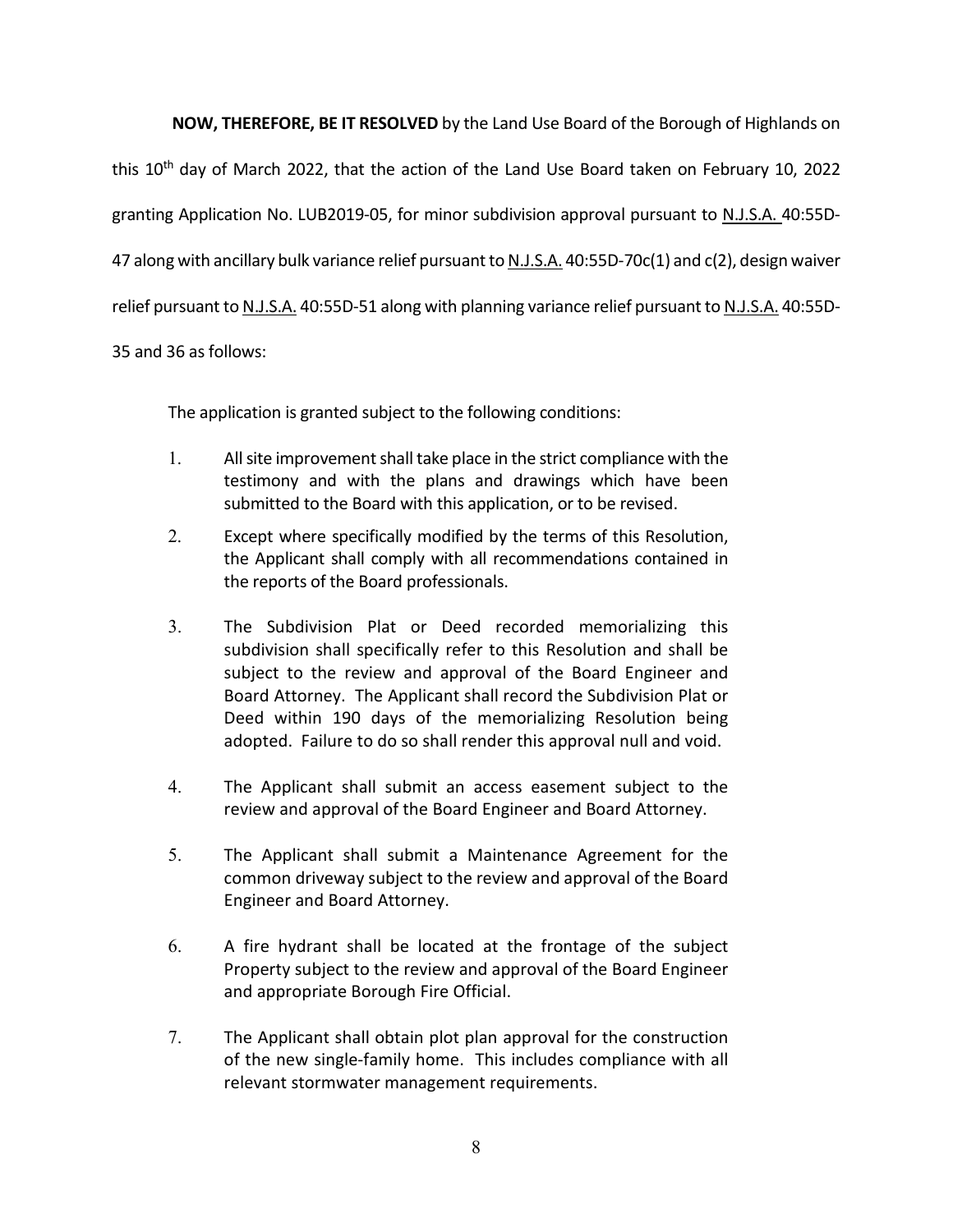- 8. The Applicant shall provide a certificate that taxes are paid to date of approval.
- 9. Payment of all fees, costs, escrows due and to become due. Any monies are to be paid within twenty (20) days of said request by the Board Secretary.
- 10. Subject to all other applicable rules, regulations, ordinances and statutes of the Borough of Highlands, County of Monmouth, State of New Jersey or any other jurisdiction.

 **BE IT FURTHER RESOLVED** that the Board secretary is hereby authorized and directed to

cause a notice of this decision to be published in the official newspaper at the Applicant' expense and to send a certified copy of this Resolution to the Applicant and to the Borough Clerk, Engineer, Attorney and Tax Assessor, and shall make same available to all other interested parties.

noted Knox

 Robert Knox, Chairman Borough of Highlands Land Use Board

ON MOTION OF: Chief Burton

SECONDED BY: Mayor Broullon

ROLL CALL:

YES: Mayor Broullon, Chief Burton, Mr. Kutosh, Ms. LaRussa, Councilmember Olszewski, Vice-Chair Tierney, Chair Knox

NO: None

RECUSED: Mr. Montecalvo

ABSENT: Mr. Lee

DATED: March 10, 2022